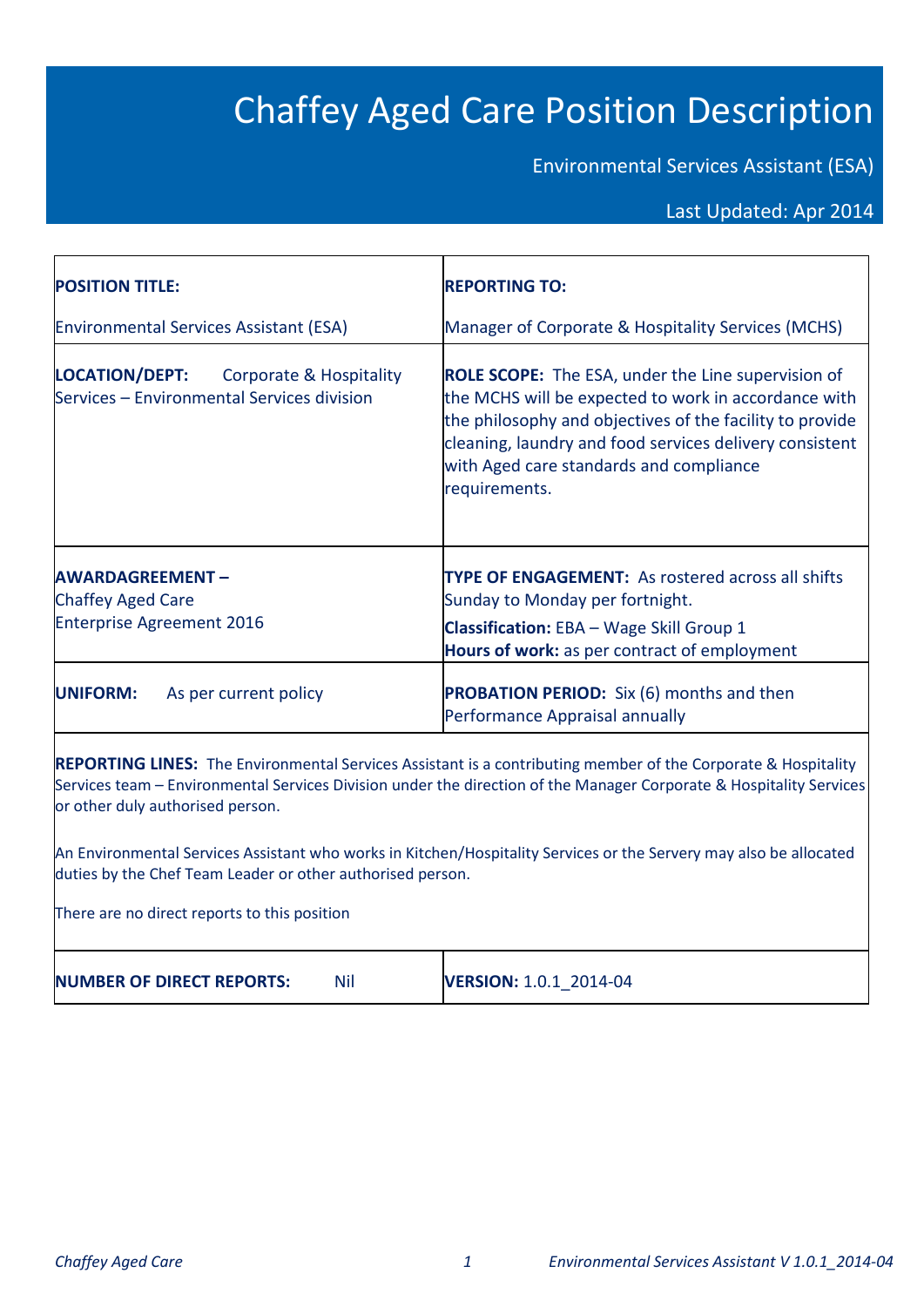# **ROLE PURPOSE:**

The Environmental Services Assistance position is responsible for providing a quality Housekeeping and Hospitality Service which meets the personal needs of residents as set out in the Aged Care Standards and meeting compliance requirements.

An Environmental Services Assistant may be employed in any or all of the following areas:

- General Housekeeping/Cleaning Services
- **•** Laundry Services
- Kitchen/Hospitality Services & Servery

# **ABOUT CHAFFEY AGED CARE:**

Chaffey Aged Care is a leading provider of residential aged care in Sunraysia. We are committed to employing motivated and passionate staff who are capable of positively influencing others, possess a strong sense of community and passion for Aged Care.

Chaffey Aged Care is a community owned not-for-profit aged care facility governed by a voluntary Board of Directors. The facility has the capacity to accommodate 100 residents. We pride ourselves on the delivery of person centred care that is consistent with contemporary ageing in place practices.

# **CHAFFEY PHILOSOPHY:**

Chaffey Vision: Excellence through leadership, innovation and best practice;

Chaffey Mission statement: To deliver excellence through quality care, diversity through valuing differences, sustainability through service growth

The Environmental Services Assistant will model and promote the Chaffey Aged Care vision and mission in all aspects of their work.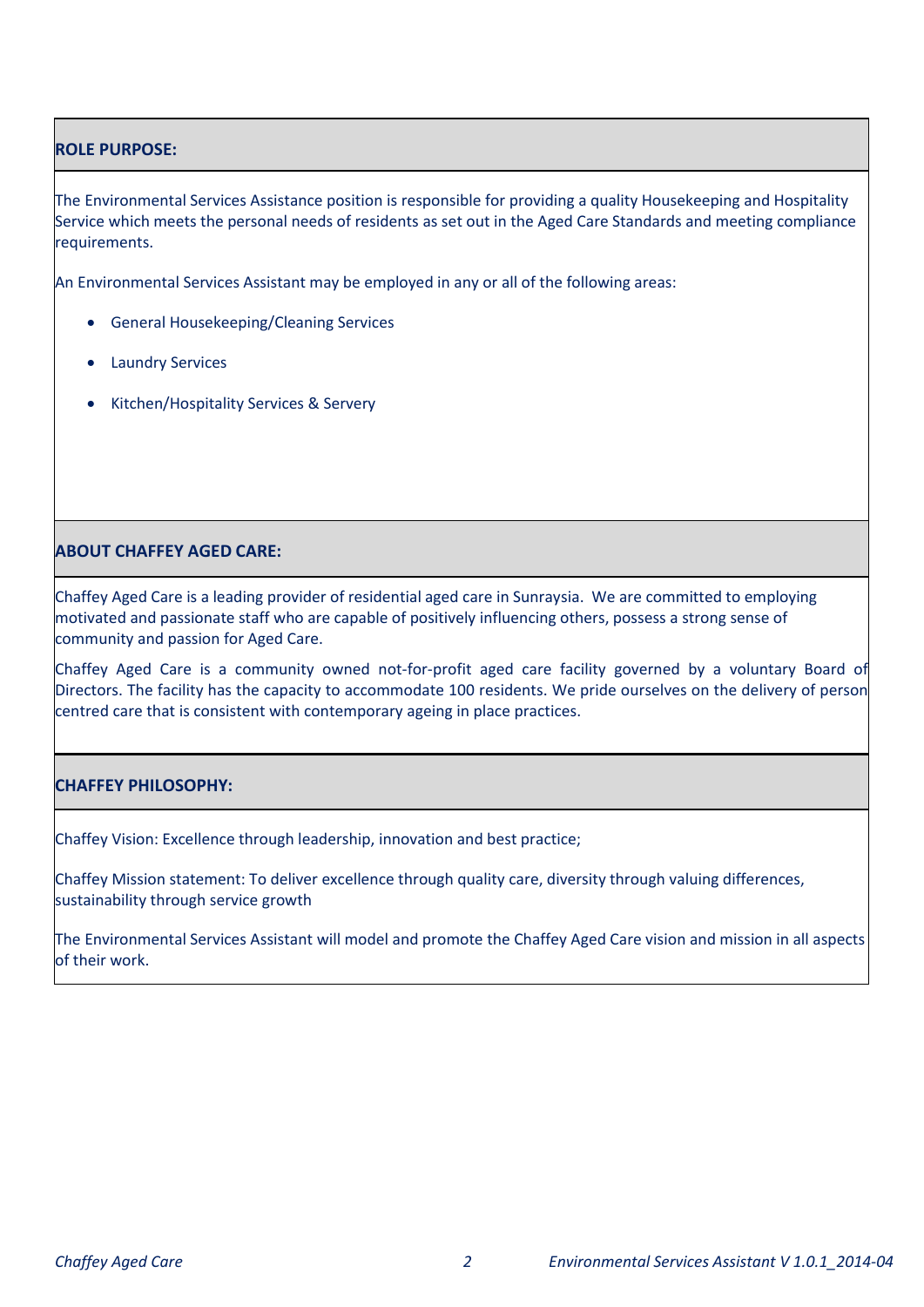# **Responsibilities/Accountabilities**

|                | 1. General Housekeeping Services                                                                              |
|----------------|---------------------------------------------------------------------------------------------------------------|
|                |                                                                                                               |
| ×              | In accordance with contemporary housekeeping practices and the Aged Care Quality Standards, maintain          |
|                | adequate standards of hygiene and tidiness in:                                                                |
| ×              | residents' rooms                                                                                              |
| ш              | community and public areas                                                                                    |
| п              | kitchen                                                                                                       |
| ш              | laundry                                                                                                       |
| ш              | servery                                                                                                       |
| ш              | Correct and safe handling of equipment, utensils, food and chemicals                                          |
| I.             | Comply with the site Food Safety Program                                                                      |
| П              | Other duties as directed by your immediate supervisor/Line Manager or other authorised person                 |
|                | <b>Performance Measures</b>                                                                                   |
|                |                                                                                                               |
| $\blacksquare$ | Adhere to compliance items as directed and follow requirements                                                |
| I.             | Feedback from immediate supervisor and Line Manager                                                           |
| I.             | Follow the policies and procedures and protocols as dictated in the appropriate Aged Care Standards           |
| I.             | Feedback from surveys indicating satisfaction with regard to the Kitchen/Hospitality Services provided        |
| ш              | <b>Maintain Infection Control Protocols</b>                                                                   |
|                | 2. Kitchen/Hospitality Services:                                                                              |
|                |                                                                                                               |
| ×              | Assist with the preparation and serving of meals and drinks                                                   |
| ш              | Safe handling, cleaning and usage of kitchen equipment                                                        |
| ш              | Cleaning of floors, cold rooms, store rooms and other areas of the kitchen facility                           |
| ×              | Prepare and serve meals and drinks including morning/afternoon teas and supper as directed by the Chef Team   |
|                | Leader or authorised person and according to requirements of the allocated shift                              |
| ш              | Prepare and maintain resident dining areas                                                                    |
| ш              | Obtain residents' daily menu selections and provide this information to the Chef/Cook                         |
| ш              | Clean utensils, crockery and food preparation/serving areas                                                   |
| I.             | Maintain adequate stocks of food and chemicals in the servery                                                 |
| ш              | Assist with the distribution and collection of residents' food and beverage selections                        |
| I.             | Other duties as directed by your immediate supervisor/Line Manager or other authorised person                 |
|                | <b>Performance Measures</b>                                                                                   |
|                |                                                                                                               |
|                |                                                                                                               |
| ш              | Adhere to compliance items as directed and follow requirements as set out in the Food Safety Plan for Chaffey |
|                | <b>Aged Care</b>                                                                                              |
| I.             | Feedback from immediate supervisor and Line Manager                                                           |
| ш              | Follow the policies and procedures and protocols as dictated in the appropriate Aged Care Standards           |
| ш              | Feedback from surveys indicating satisfaction with regard to the Kitchen/Hospitality Services provided        |
| I.             | Adhere to the requirements as set out in the Food Safety Plan for Chaffey Aged Care                           |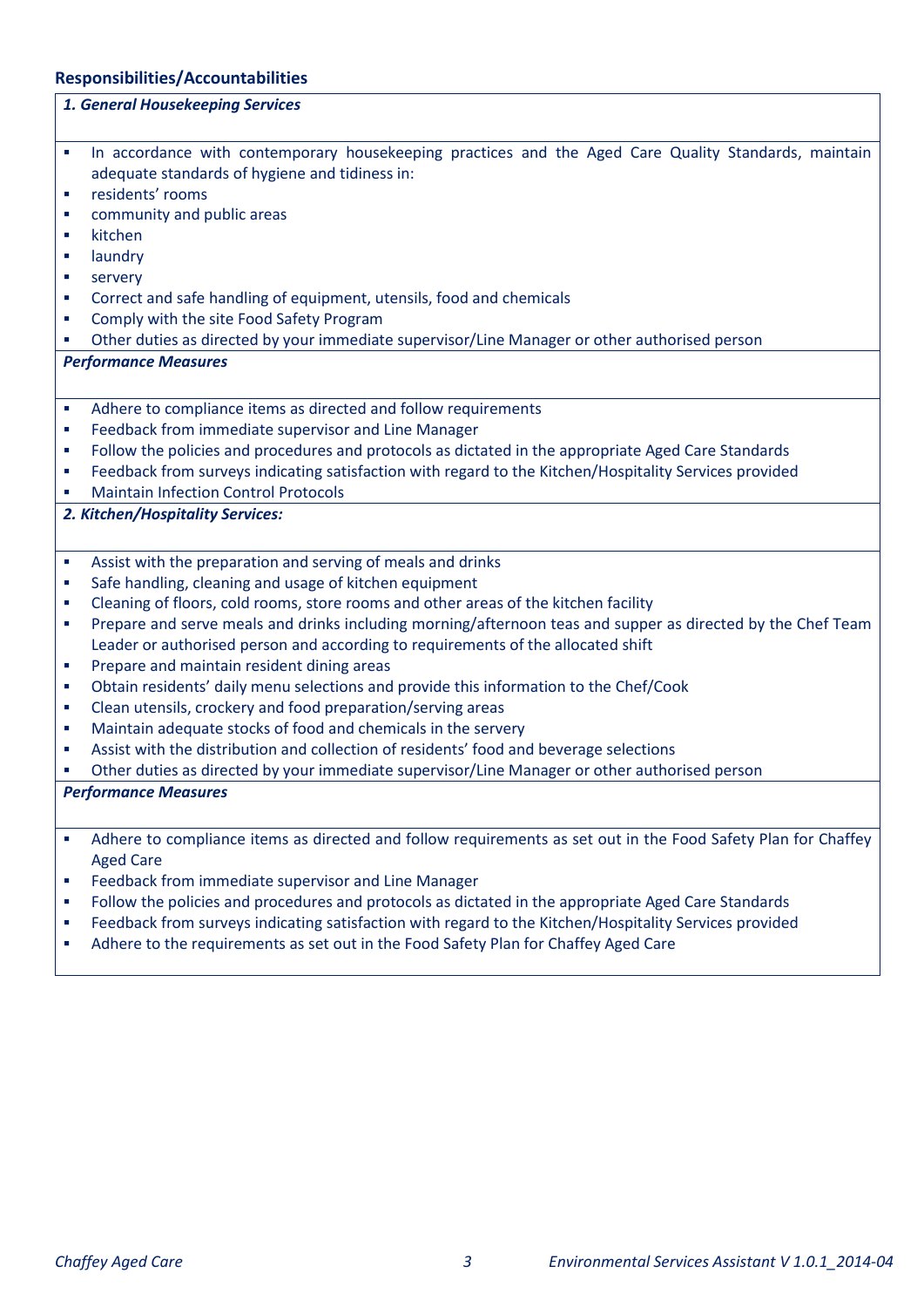# *3. Laundry:*

- Sort soiled personal clothing and prepare for washing
- Correctly operate commercial and domestic washing and drying equipment
- Fold and iron clean laundry and return to residents
- **Label clothing**
- Separate appropriate laundry items to go directly to the external laundry service
- **Distribute fresh laundry to residents**
- Other duties as directed by your immediate supervisor/Line Manager or other authorised person

#### *Performance Measures*

- Adhere to compliance and Infection Control Protocols associated with working in the Laundry
- Feedback from immediate supervisor and Line Manager
- Follow the policies and procedures and protocols as dictated in the appropriate Aged Care Standards with working in the Laundry
- All employee records will accurately reflect attendance and completion of mandatory and voluntary education and training
- Feedback from surveys indicating satisfaction with regard to the Laundry Service provided

# **Responsibilities/Accountabilities cont.**

- *4. Contribute to a safe, living and working environment*
- Adhere to company and legislative policies and procedures
- Actively contribute to the safety and wellbeing of self, colleagues, residents and visitors, including:
- Reporting all incidents, hazards and near misses
- **Following safe work procedures**
- Willingly participating in all safety activities
- Demonstrate a pro-active approach to injury prevention

# *Performance Measures*

- Completes mandatory training & education
- Models behaviour consistent with organisation policies & procedures
- **Reports hazards using organisational process**

#### *5. Provide outstanding customer service*

- Respond positively and efficiently to stakeholder enquiries
- Advocates for residents and key stakeholders

Assists residents and stakeholders to follow organisational process to address issues and complaints

#### *Performance Measures*

- Feedback from prospective residents/families/staff & representatives
- Surveys
- Absence of complaints within the Environmental Services divisions
- Positive feedback from residents and key stakeholders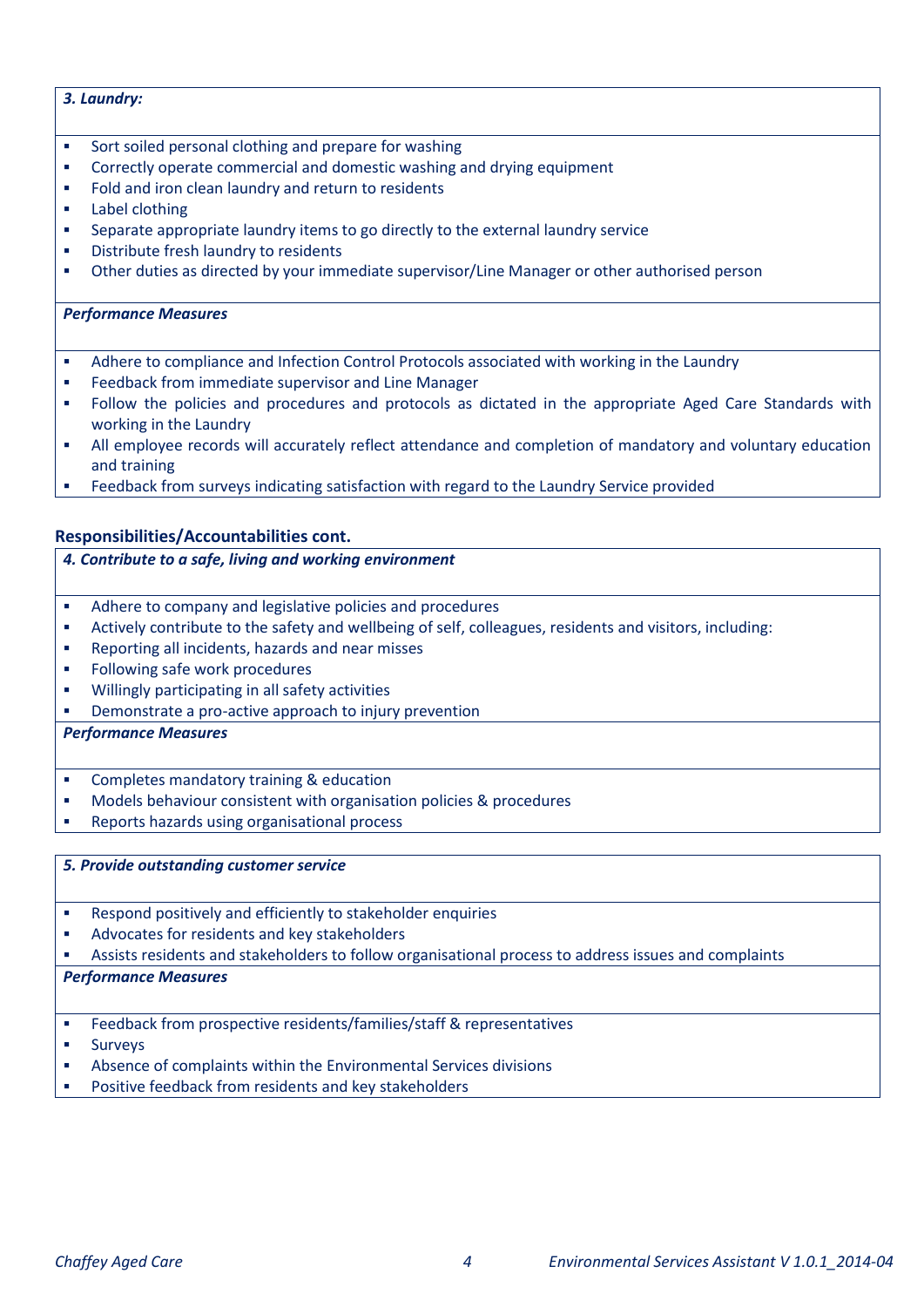# *7. Quality and Safety*

- Contributes to organisational CQI (Quality) Plan and processes
- Maintain a safe work environment in accordance with organisational Occupational Health and Safety Policies and Procedures
- Participating in mandatory Health and Safety training and education
- **IDENTIFY 1** Identifying and reporting hazards in the workplace
- Participate and co-operate in consultative processes to improve health and safety
- Completes safe transfer of residents consistent with resident's care plan where authorised and competent to do so
- Adheres to the use of SOP's when using equipment

# *Performance Measures*

- Completes organisational Service Improvement Forms
- **•** Participation in OHS activities
- **Contributes to CQI Plan and processes**
- Adopts changes and implements directives within the role

# *8. Privacy and Confidentiality*

- Comply with legislative requirements consistent with the Privacy Act
- Applying the principles of privacy and confidentiality to all work practices
- Adhering to organisational Privacy of Information Policy and Procedure at all times
- Maintaining a duty of confidentiality to all residents, clients, volunteers and staff
- Ensuring that any "Confidential Information" that becomes known through the course of employment within the organisation is kept confidential including information relating to Chaffey's: business or operational interests; methodology and affairs; financial information; and anything else that is notified as being confidential

#### *Performance Measures*

Compliance with legislative requirements and Chaffey Aged Care policies and procedures

| <b>Key</b>    | <b>Internal</b>                           | <b>External</b>                                          |
|---------------|-------------------------------------------|----------------------------------------------------------|
| relationships | Residents & their Families &/or<br>п      | <b>Visitors</b>                                          |
|               | their Primary Carer/key stakeholders      | Community                                                |
|               | <b>Environmental Services staff</b><br>п  | <b>Visiting Allied Health Practitioners</b>              |
|               | <b>Chef Team Leader</b>                   | <b>Visiting Transition Care Program (TCP) Staff</b><br>ш |
|               | Nursing staff, & Personal Care Staff<br>п | <b>Visiting Medical Staff</b><br>ш                       |
|               | Management & Administration Staff<br>п    | <b>Contractors &amp; Tradespeople</b>                    |
|               | Maintenance & Garden Staff<br>п           | <b>Contracted Pharmacy Staff</b><br>п                    |
|               | <b>Volunteers</b><br>п                    | Other invited guests of the facility from time           |
|               |                                           | to time                                                  |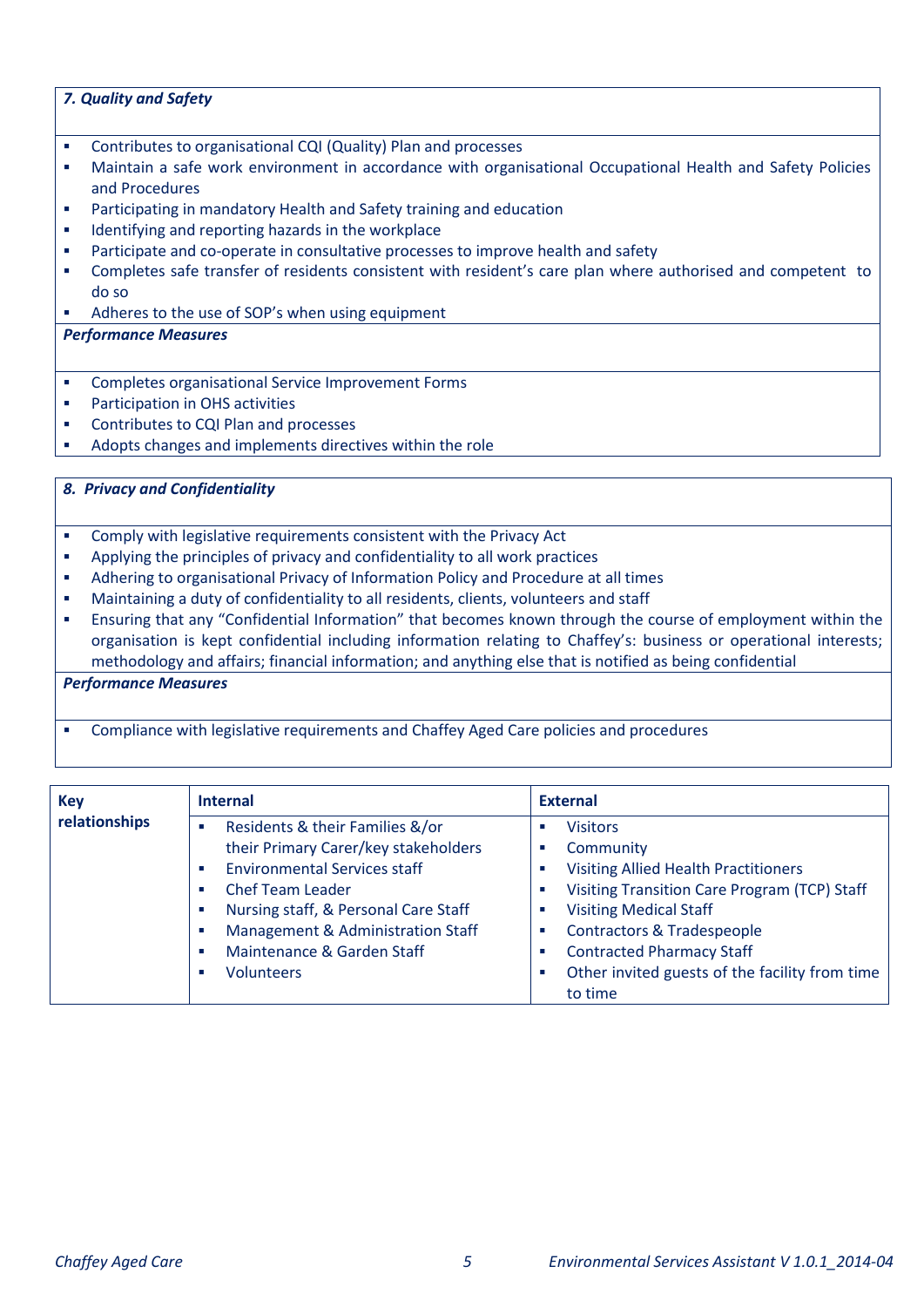# **OCCUPATIONAL HEALTH AND SAFETY LEGISLATION**

Duties of employees:

- 1. While at work, an employee must
	- a. Take reasonable care for his or her own health and safety; and
	- b. Take reasonable care for the health and safety of persons who might be affected by the employee's acts or omissions at a workplace; and
	- c. Co-operate with his or her employer with respect to any action taken by the employer to comply with a requirement imposed by or under this Act or the regulations.
- 2. While at work, an employee must not intentionally or recklessly interfere with or misuse anything provided at the workplace in the interests of health, safety or welfare."

Reference: OH&S Act 2004 Act No. 107/2004 Part 3, Division 4, Item 25.

The following physical activities may be required to meet the obligations of this position:

- **Sitting**
- **Twisting**
- Pulling
- **Squatting**
- Pushing
- **Bending**
- Walking distances on hard surfaces
- Keyboard work

As the above list may not be conclusive, it is the responsibility of all staff employed by Chaffey Aged Care to follow all risk control strategies and be responsive to potential hazards when completing duties within this position.

# **SPECIAL NOTE**

The above statements and those described in this position description are intended to describe the general nature and level of work being performed by people assigned to this role. They are not intended to be an exhaustive list of all responsibilities, duties and skills required to perform the role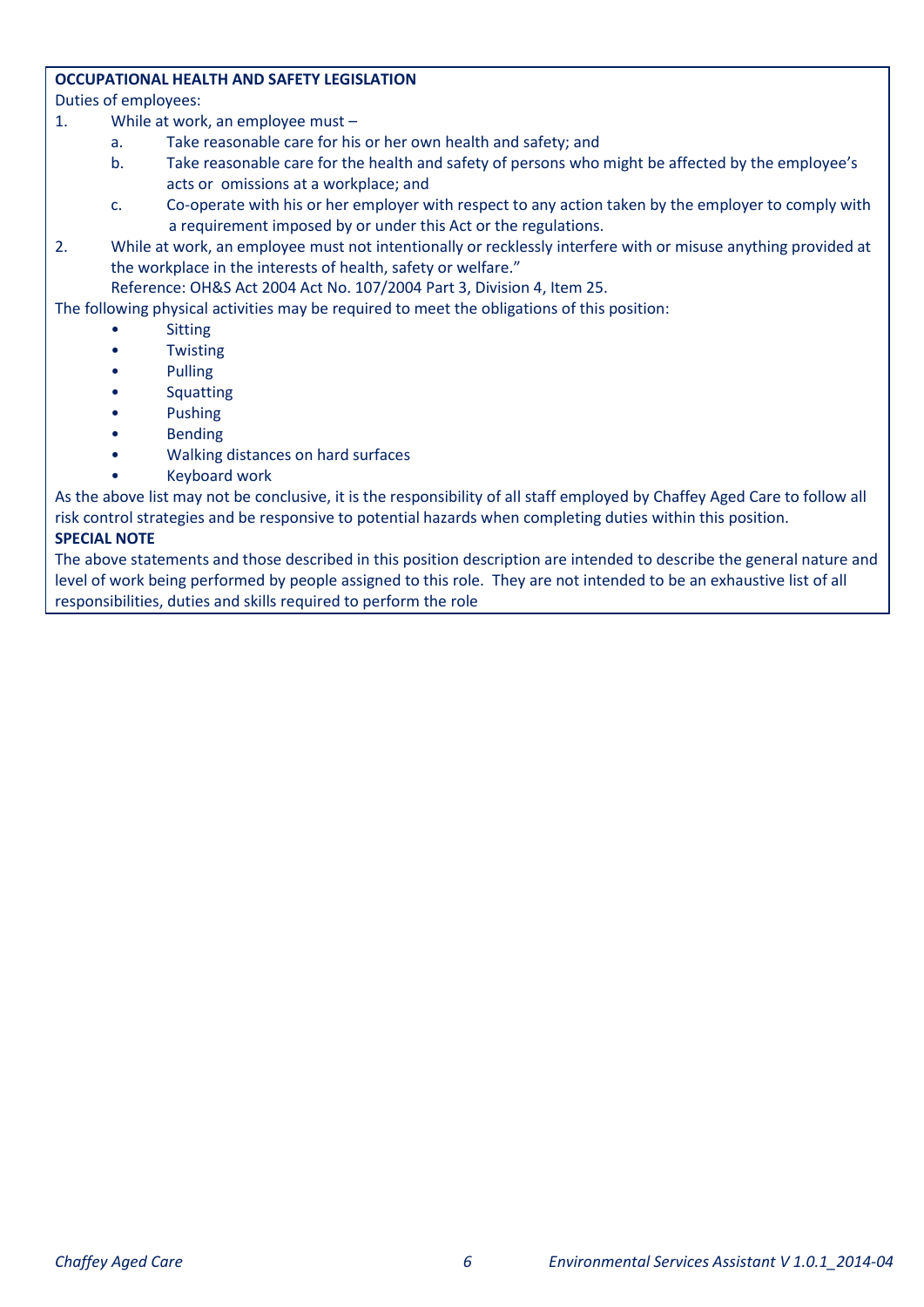# **Person Specification**

#### **Qualifications/ Registrations/ Licenses**

Demonstrated work experience or relevant certificates in this area would be an advantage

Current Drivers Licence

Food Handling Certificate applicable to Aged Care would be an advantage but may be obtained in the role by the successful applicant

Chemical Handling Certificate or training would be an advantage but may be obtained in the role by the successful applicant

#### **ATTRIBUTES ESSENTIAL FOR THE ROLE (Technical Skills/ Knowledge / Experience)**

Current satisfactory police check

Physical ability to undertake the physical activities as indicated but not limited to; and outlined in this position description

Ability to comply with safe work practices and food safe handling practices

Demonstrated commitment to participating in quality improvement within an Aged Care environment

Demonstrated commitment to respecting the values, customs, preferences and spiritual beliefs of residents and their families/representatives

Be able to respond appropriately to residents with physical and cognitive disabilities or seek appropriate assistance To observe and report changes in residents behaviour or physical condition to the appropriate Nursing Staff or your Line Manager.

Ability to adapt to the changing needs of residents as directed by your line manager or Supervisor

Ability to establish and maintain professional and appropriate relationships with residents and/or their families/representatives and other stakeholders

Demonstrated commitment to maintaining confidentiality

Ability to cope with organisational change and work demands; Ability to perform physically demanding tasks

Basic computer literacy is a necessary minimum

Ability to read, write and communicate in English

Ability to communicate professionally and respectfully with all people

Demonstrated ability to work as part of a team

Demonstrated ability to follow instructions while multitasking

Demonstrated ability to work with minimal supervision

Capacity to organise and prioritise work load

Demonstrated commitment to ongoing education and development

Demonstrated use of initiative

Commitment to the completion of relevant documentation with accuracy and timeliness

Demonstrated work experience in the delegated areas of responsibility as an ESA or the desire to complete necessary training to attain the skills required

Awareness of the Aged Care Standards applicable within your scope of responsibility as an ESA

#### **ATTRIBUTES DESIRABLE FOR THE ROLE**

Demonstrated experience in the following roles of either Commercial cleaning and/or Kitchen/Catering-Hospitality Services and/or a Commercial Laundry role or equivalent.

Demonstrated experience in working within the Aged Care Sector in a residential care facility environment

Strong desire to work in Aged Care and the "not for profit" sector

Demonstrated experience interacting with a wide range of people

#### **INDICATIVE DAYS & HOURS OF WORK**

Sunday to Monday across all shifts per fortnight as per contract of employment with ability to work flexibly to meet operational needs.

**Other duties as directed by the Manager Corporate & Hospitality Services in conjunction with the CEO and Manager Clinical Services commensurate with classification and abilities.**